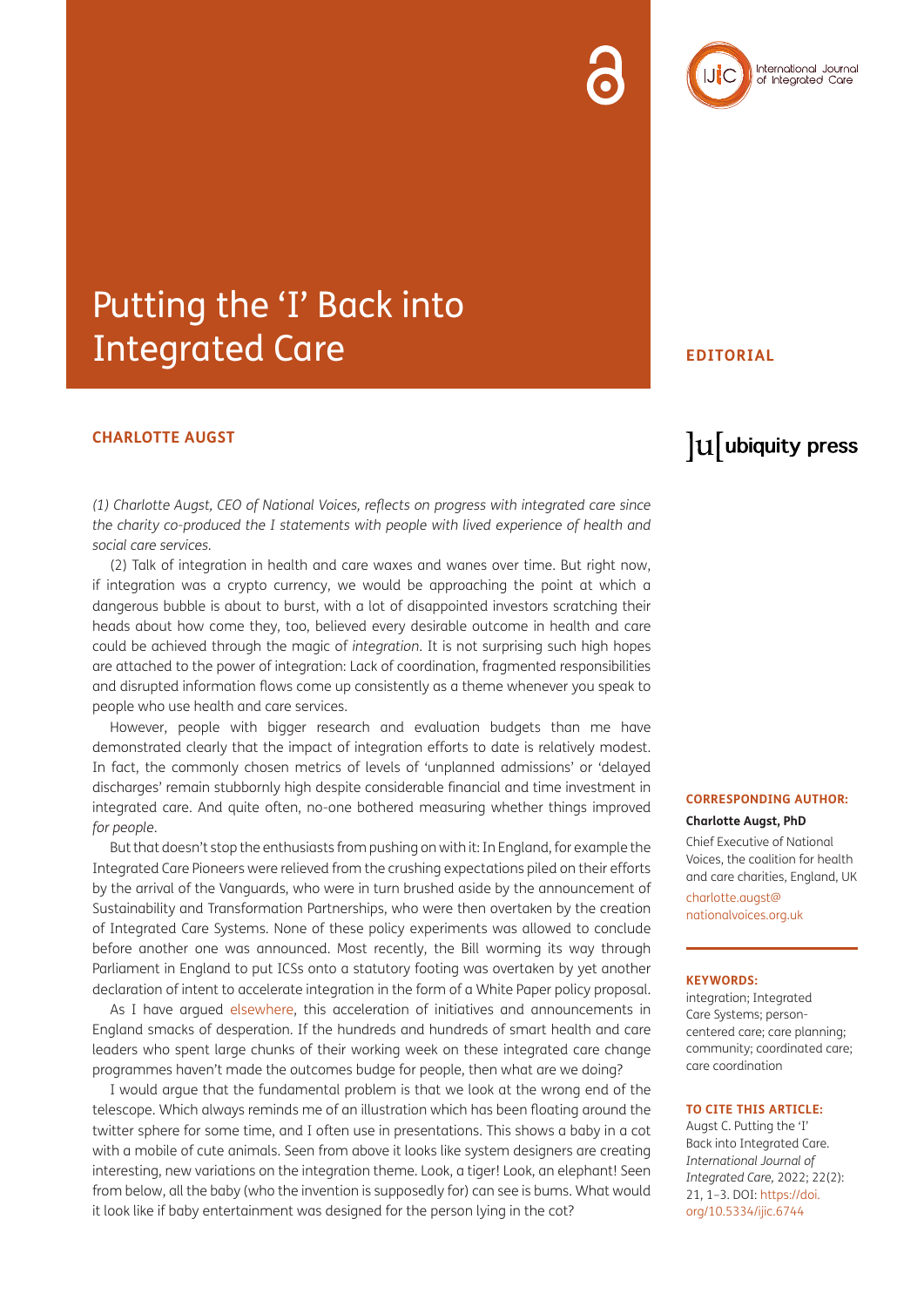Similarly, what real system change would follow if we moved on from an ornamental approach to health and care reform in which committees develop pretty powerpoints about the admirable principles and the supporting governance structures to turn these into reality.

The words that follow are over-used and underappreciated at the same time: start with people and communities, put the person at the centre, personalise care. The [National Voices and TLAP I statements of](https://www.nationalvoices.org.uk/sites/default/files/public/publications/narrative-for-person-centred-coordinated-care.pdf) [10 years ago](https://www.nationalvoices.org.uk/sites/default/files/public/publications/narrative-for-person-centred-coordinated-care.pdf) have never been bettered, in my view, to capture the actual outcomes we would care about if we truly wanted to address people's experiences of using services. "I tell my story once". "When I move between services, there is a plan in place for what happens next." Staying close to the question 'what needs to change for this service user at this time to make these outcomes possible?' you would potentially, eventually get to some structural questions about money flows and accounting lines. But I doubt that this is where you would start. And you certainly would realise (as in make real) a whole lot of change and improvement that doesn't require structural change at all: defining the outcomes the person wants to see, documenting that, noting who needs to do something to make this happen, sharing information with these care partners – all these changes are about behaviours, rather than boards.

Importantly, using the person's hopes and stated choices as the principle for planning an 'integrated' (better: coordinated) service response also guards against another major risk I always see when the integration agenda is treated as a 'system first' challenge. This occurs when an organisation or partnership appears to successfully deliver its services but these do not provide what people actually need or indeed negatively affects their wellbeing. A metaphor which I use regarding this risk is the [Catholic Church in Ireland](https://www.justice.ie/en/JELR/Pages/PB09000504) in the 20<sup>th</sup> century: It was a truly integrated faith-based system, wrapping holistic care around a whole population: education, health, care, spirituality, family support – all of it provided by a set of coordinated and coherent providers. Sounds great? Not if you take account of the numerous human rights violations and even more numerous acts of oppression and unkindness that this system generated in places such as Dublin.<sup>1</sup> If you were a [single mother in Ireland](https://www.gov.ie/en/collection/mbhcoi/?referrer=/mbh.nsf/page/LPRN-BX7L4E15252212-en/$File/Final%20Report.pdf) for much of the  $20<sup>th</sup>$  century, you got an integrated service alright, but it destroyed your ability to live the life you might have chosen for yourself.<sup>2</sup> Integration without personalisation is useless at best, and dangerous at worst.

We will only achieve the outcomes we claim to pursue through our integration efforts, if we start by asking people and communities what it is that matters to them, and then build a shared, effective, person and community centred response to the priorities that emerge. We also need the courage and strength to challenge existing power imbalances, professional interests, and organisational boundaries. Coproduction first, board structures last.

#### **NOTES**

- <span id="page-1-0"></span>1 Department of Justice. Report by Commission of Investigation into Catholic Archdiocese of Dublin. Dublin: Department of Justice. 2009. Available from: [https://www.justice.ie/en/JELR/](https://www.justice.ie/en/JELR/Pages/PB09000504) [Pages/PB09000504.](https://www.justice.ie/en/JELR/Pages/PB09000504)
- <span id="page-1-1"></span>2 Department of Children, Equality, Disability, Integration and Youth. Final Report of the Commission of Investigation into Mother and Baby Homes. Dublin: Government of Ireland. 2021. Available from: [https://www.gov.ie/en/publication/d4b3d-final](https://www.gov.ie/en/publication/d4b3d-final-report-of-the-commission-of-investigation-into-mother-and-baby-homes/# )[report-of-the-commission-of-investigation-into-mother-and](https://www.gov.ie/en/publication/d4b3d-final-report-of-the-commission-of-investigation-into-mother-and-baby-homes/# )[baby-homes/#.](https://www.gov.ie/en/publication/d4b3d-final-report-of-the-commission-of-investigation-into-mother-and-baby-homes/# )

### **COMPETING INTERESTS**

The author has no competing interests to declare.

#### **AUTHOR INFORMATION**

Charlotte Augst is the Chief Executive of National Voices, the coalition for health and care charities in England. Through the work of its 190 members, National Voices is connected to the experiences and aspirations of millions of people- patients, families, carers and communities. The need for better care coordination comes up as a consistent theme across different cohorts, conditions and communities. National Voices, together with Think Local Act Personal, developed the [original I-statements](https://www.nationalvoices.org.uk/publications/our-publications/narrative-person-centred-coordinated-care) in 2013 that describe what person centred, integrated, coordinated care would look like from the perspective of people who need services.

#### **AUTHOR AFFILIATION**

#### **Charlotte Augst, PhD**

Chief Executive of National Voices, the coalition for health and care charities, England, UK